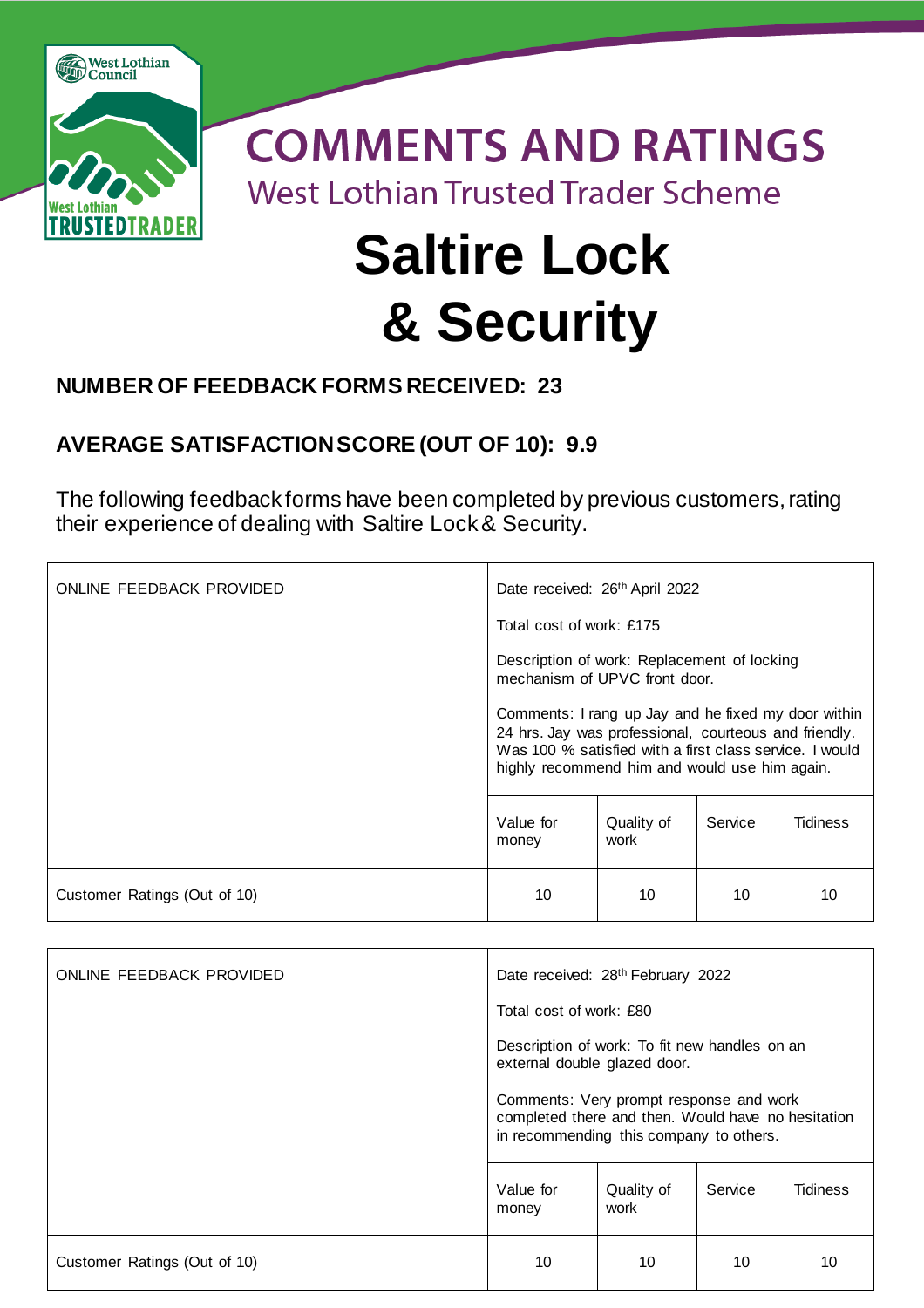| ONLINE FEEDBACK PROVIDED     | Date received: 3rd February 2022                                                                                                                                                                                                                                   |                    |         |                 |
|------------------------------|--------------------------------------------------------------------------------------------------------------------------------------------------------------------------------------------------------------------------------------------------------------------|--------------------|---------|-----------------|
|                              | Total cost of work: £225                                                                                                                                                                                                                                           |                    |         |                 |
|                              | Description of work: Repair to door and install British<br>Standard lock. Also serviced tilt and turn door.<br>Comments: Would definitely recommend this<br>company for very quick response to my phone call<br>and excellent professional workmanship. Thank you. |                    |         |                 |
|                              |                                                                                                                                                                                                                                                                    |                    |         |                 |
|                              | Value for<br>money                                                                                                                                                                                                                                                 | Quality of<br>work | Service | <b>Tidiness</b> |
| Customer Ratings (Out of 10) | 10                                                                                                                                                                                                                                                                 | 10                 | 10      | 10              |

| ONLINE FEEDBACK PROVIDED     | Date received: 15 <sup>th</sup> November 2021                                                                                                                                                                 |                    |         |                 |
|------------------------------|---------------------------------------------------------------------------------------------------------------------------------------------------------------------------------------------------------------|--------------------|---------|-----------------|
|                              | Total cost of work: £255                                                                                                                                                                                      |                    |         |                 |
|                              | Description of work: Broken lock and handles etc<br>replaced.                                                                                                                                                 |                    |         |                 |
|                              | Comments: Called at 11:30 was out by 2, explained<br>what was required got door open as lock was broken<br>and replaced the mechanism and handles etc, very<br>quick and efficient, brilliant job, recommend. |                    |         |                 |
|                              | Value for<br>money                                                                                                                                                                                            | Quality of<br>work | Service | <b>Tidiness</b> |
| Customer Ratings (Out of 10) | 10                                                                                                                                                                                                            | 10                 | 10      | 10              |

| ONLINE FEEDBACK PROVIDED     | Date received: 19th October 2021                                                                                                                                                                         |                                                   |         |                 |
|------------------------------|----------------------------------------------------------------------------------------------------------------------------------------------------------------------------------------------------------|---------------------------------------------------|---------|-----------------|
|                              | Total cost of work: £90                                                                                                                                                                                  |                                                   |         |                 |
|                              |                                                                                                                                                                                                          | Description of work: Replaced my front door lock. |         |                 |
|                              | Comments: Brilliant service! I couldn't lock my door<br>and he came straight away and replaced my lock<br>immediately. Really friendly, professional guy and<br>great value for money. Highly recommend. |                                                   |         |                 |
|                              | Value for<br>money                                                                                                                                                                                       | Quality of<br>work                                | Service | <b>Tidiness</b> |
| Customer Ratings (Out of 10) | 10                                                                                                                                                                                                       | 10                                                | 10      | 10              |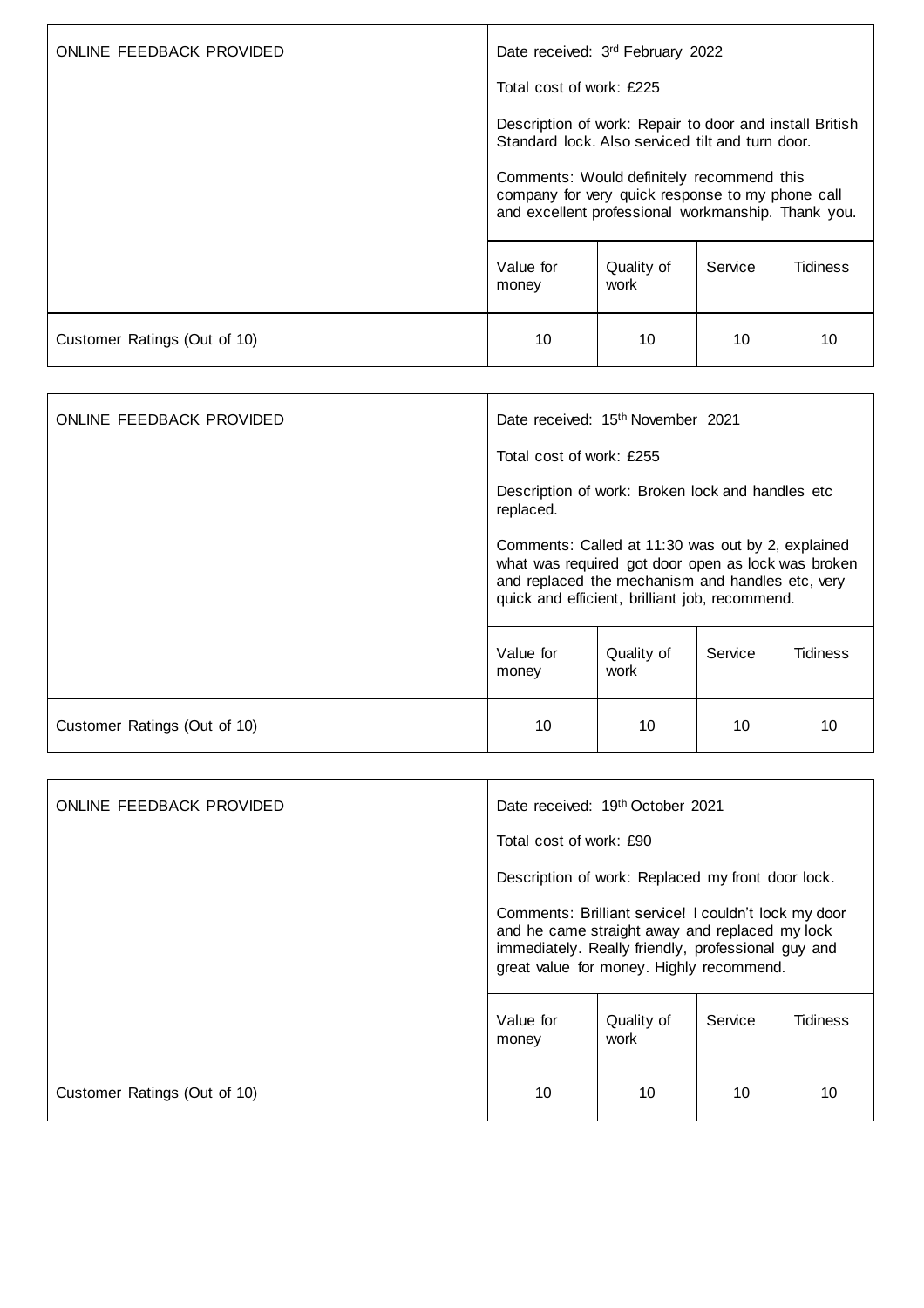| ONLINE FEEDBACK PROVIDED     | Date received: 13 <sup>th</sup> July 2021<br>Total cost of work: £255                                                                                                                                                                                                                                                                       |                    |         |                 |
|------------------------------|---------------------------------------------------------------------------------------------------------------------------------------------------------------------------------------------------------------------------------------------------------------------------------------------------------------------------------------------|--------------------|---------|-----------------|
|                              | Description of work: To fit full multi-lock locking<br>system, new keys, new door handles, price included<br>labour etc.                                                                                                                                                                                                                    |                    |         |                 |
|                              | Comments: Phoned Saltire very early in the morning<br>and Jay turned up just after 8am to assess what<br>needed to be done and fully explained everything.<br>Job was finished within the hour with 100%<br>satisfaction. Speedy service just when you need it.<br>Would totally recommend Saltire. Thanks again, keep<br>up the good work. |                    |         |                 |
|                              | Value for<br>money                                                                                                                                                                                                                                                                                                                          | Quality of<br>work | Service | <b>Tidiness</b> |
| Customer Ratings (Out of 10) | 10                                                                                                                                                                                                                                                                                                                                          | 10                 | 10      | 10              |

| ONLINE FEEDBACK PROVIDED     | Date received: 3rd June 2021                                                                                                                                                                    |                    |         |                 |  |
|------------------------------|-------------------------------------------------------------------------------------------------------------------------------------------------------------------------------------------------|--------------------|---------|-----------------|--|
|                              | Total cost of work: £60                                                                                                                                                                         |                    |         |                 |  |
|                              | Description of work: Realignment of patio and back<br>door.                                                                                                                                     |                    |         |                 |  |
|                              | Comments: Locksmith attended immediately. He was<br>extremely courteous and explained the problems<br>fully. The standard of work and service was<br>exceptional. The cost was very reasonable. |                    |         |                 |  |
|                              | Value for<br>money                                                                                                                                                                              | Quality of<br>work | Service | <b>Tidiness</b> |  |
| Customer Ratings (Out of 10) | 10                                                                                                                                                                                              | 10                 | 10      | 10              |  |

| ONLINE FEEDBACK PROVIDED     | Date received: 19th May 2021                                                                                                                |                    |         |                 |
|------------------------------|---------------------------------------------------------------------------------------------------------------------------------------------|--------------------|---------|-----------------|
|                              | Total cost of work: £90                                                                                                                     |                    |         |                 |
|                              | Description of work: Replacement front door lock.<br>Comments: New lock fitted within 24 hours of initial<br>phone call. Excellent service. |                    |         |                 |
|                              |                                                                                                                                             |                    |         |                 |
|                              | Value for<br>money                                                                                                                          | Quality of<br>work | Service | <b>Tidiness</b> |
| Customer Ratings (Out of 10) | 10                                                                                                                                          | 10                 | 10      | 10              |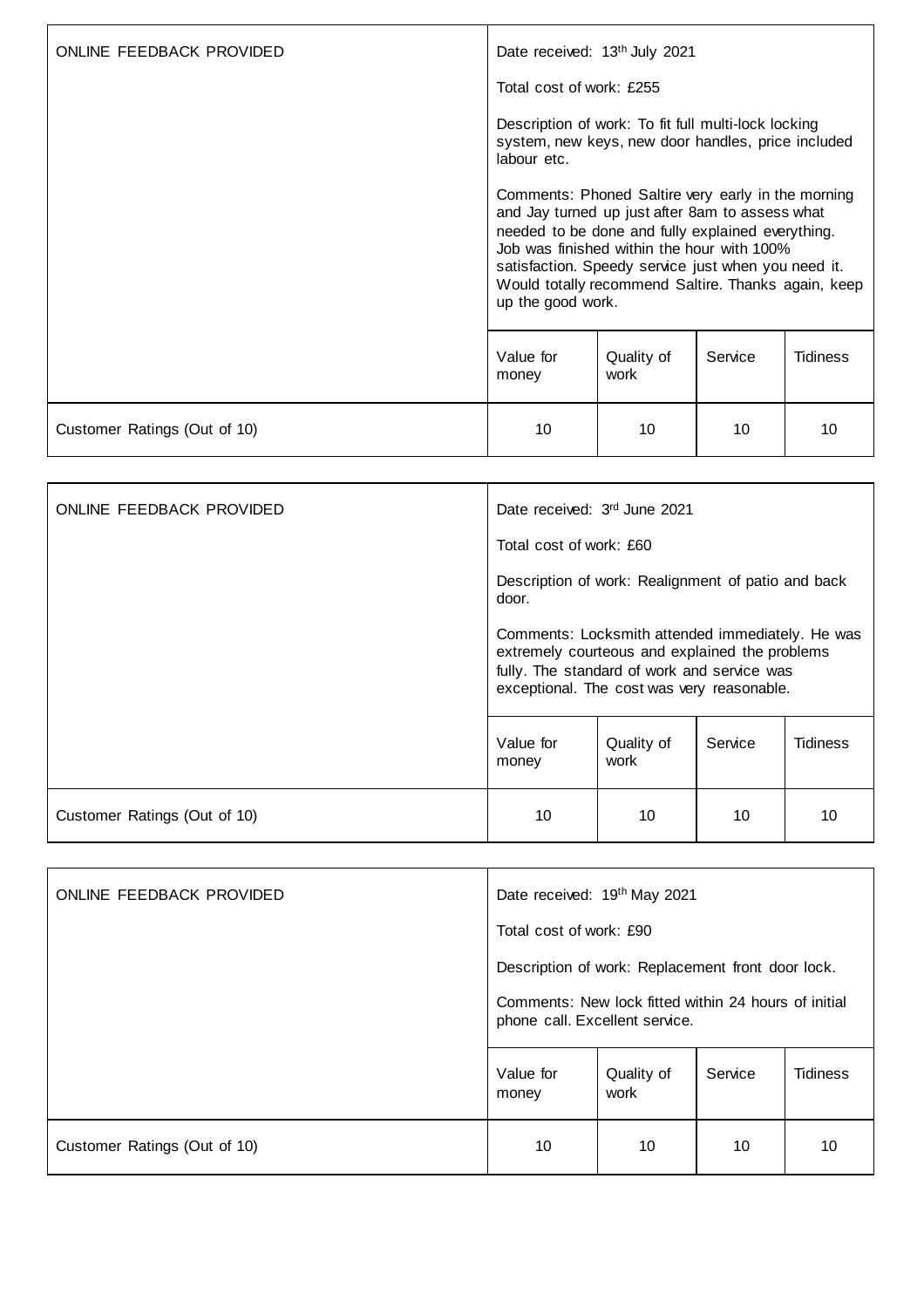| ONLINE FEEDBACK PROVIDED     | Date received: 24th February 2021                                                                                                                                                                        |                    |         |          |
|------------------------------|----------------------------------------------------------------------------------------------------------------------------------------------------------------------------------------------------------|--------------------|---------|----------|
|                              | Total cost of work: £164                                                                                                                                                                                 |                    |         |          |
|                              | Description of work: Inspection, advice and fitting of<br>replacement front and back door locks                                                                                                          |                    |         |          |
|                              | Comments: Very happy with costs and service from<br>this company. Would recommend for value for<br>money, quality of work, customer service. Will use<br>again and will recommend to family and friends. |                    |         |          |
|                              | Value for<br>money                                                                                                                                                                                       | Quality of<br>work | Service | Tidiness |
| Customer Ratings (Out of 10) | 10                                                                                                                                                                                                       | 10                 | 10      | 10       |

| ONLINE FEEDBACK PROVIDED     | Date received: 4 <sup>th</sup> September 2020                                                                                                                                 |                    |         |                 |
|------------------------------|-------------------------------------------------------------------------------------------------------------------------------------------------------------------------------|--------------------|---------|-----------------|
|                              | Total cost of work: £250                                                                                                                                                      |                    |         |                 |
|                              | Description of work: For uPVC house door - multi-<br>point strip, new door handles, new BS lock, labour.                                                                      |                    |         |                 |
|                              | Comments: This guy is a true perfectionist. Millimeter<br>precision. Took plenty of time to explain the operation<br>of the new lock and to let me try it myself a few times. |                    |         |                 |
|                              | Value for<br>money                                                                                                                                                            | Quality of<br>work | Service | <b>Tidiness</b> |
| Customer Ratings (Out of 10) | 9                                                                                                                                                                             | 10                 | 10      | 10              |

| ONLINE FEEDBACK PROVIDED     | Date received: 31 <sup>st</sup> December 2019                                                                                                                                                                                                                                                                                                                                                                      |                    |                 |                 |  |
|------------------------------|--------------------------------------------------------------------------------------------------------------------------------------------------------------------------------------------------------------------------------------------------------------------------------------------------------------------------------------------------------------------------------------------------------------------|--------------------|-----------------|-----------------|--|
|                              | Total cost of work: £50                                                                                                                                                                                                                                                                                                                                                                                            |                    |                 |                 |  |
|                              | Description of work: Door handle not working on door<br>with 3 point lock.<br>Comments: Phoned Jay at 9am and he managed to<br>come out that morning. Was worried that we would<br>need a whole new lock but Jay discovered that we<br>just needed a longer spindle. All fixed within 15 mins.<br>Great service, very polite and helpful. Happy to<br>recommend. Wish we could find more tradespeople<br>like Jay! |                    |                 |                 |  |
|                              |                                                                                                                                                                                                                                                                                                                                                                                                                    |                    |                 |                 |  |
|                              | Value for<br>money                                                                                                                                                                                                                                                                                                                                                                                                 | Quality of<br>work | Service         | <b>Tidiness</b> |  |
| Customer Ratings (Out of 10) | 10                                                                                                                                                                                                                                                                                                                                                                                                                 | 10                 | 10 <sup>1</sup> | 10              |  |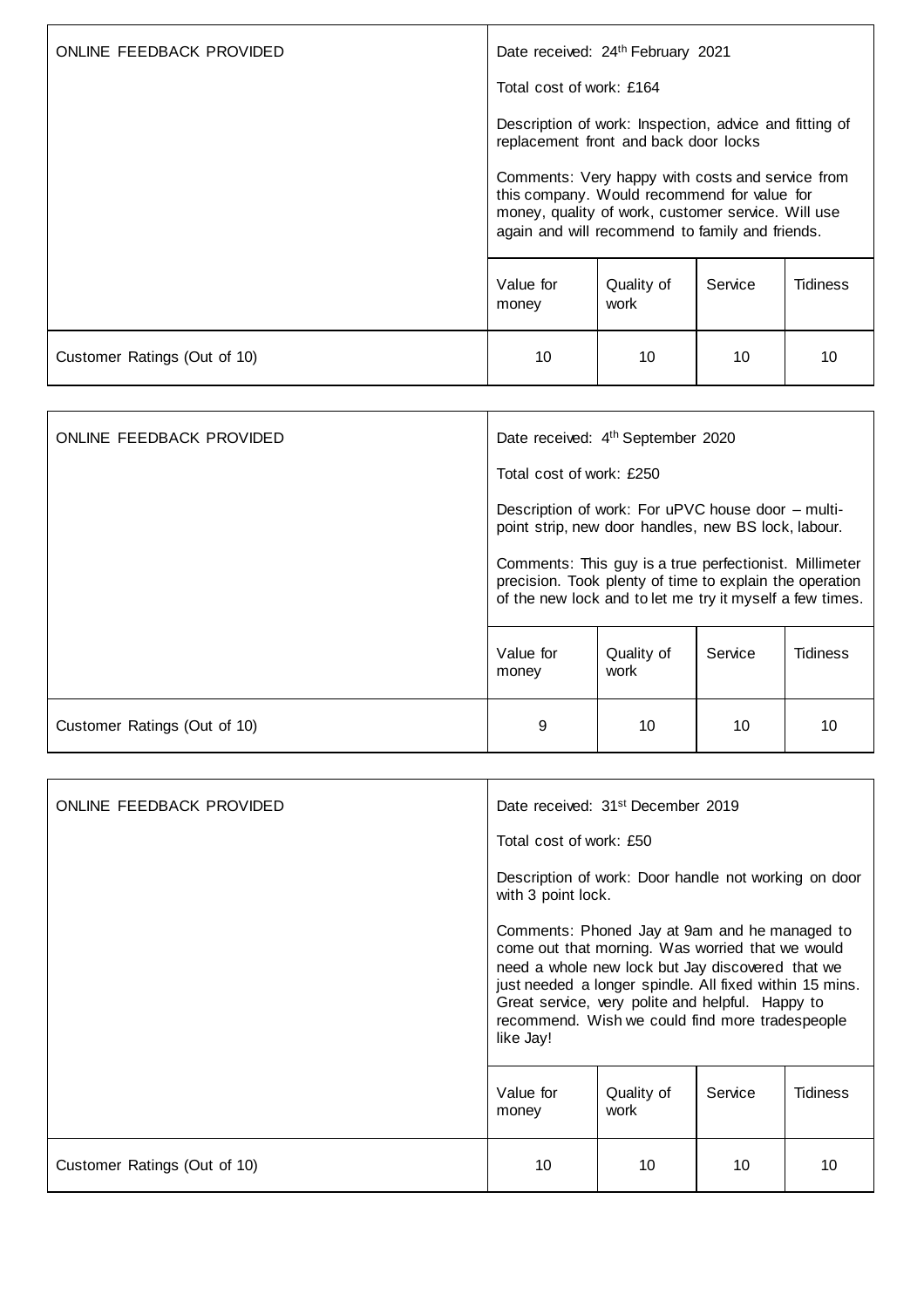| ONLINE FEEDBACK PROVIDED     | Date received: 28 <sup>th</sup> August 2019                                                                                                                                                                                                                                                                                                                                                                                                                  |                    |         |                 |
|------------------------------|--------------------------------------------------------------------------------------------------------------------------------------------------------------------------------------------------------------------------------------------------------------------------------------------------------------------------------------------------------------------------------------------------------------------------------------------------------------|--------------------|---------|-----------------|
|                              | Total cost of work: £105                                                                                                                                                                                                                                                                                                                                                                                                                                     |                    |         |                 |
|                              | Description of work: Home alarm system was<br>showing a fault and when contacted he agreed to<br>come and look at it - even though it wasn't his field of<br>expertise, he identified the problem and with the help<br>of "phone a friend " was able to locate, collect and fit<br>the faulty equipment (back up battery) and restore<br>harmony in my housenice<br>Comments: Was impressed by his service, would<br>readily recommend and use again myself. |                    |         |                 |
|                              | Value for<br>money                                                                                                                                                                                                                                                                                                                                                                                                                                           | Quality of<br>work | Service | <b>Tidiness</b> |
| Customer Ratings (Out of 10) | 10                                                                                                                                                                                                                                                                                                                                                                                                                                                           | 10                 | 10      | 10              |

| ONLINE FEEDBACK PROVIDED     | Date received: 13th March 2019                                                                                                                                                                                                                                                                                                                                                                                                                                                                     |    |    |    |  |
|------------------------------|----------------------------------------------------------------------------------------------------------------------------------------------------------------------------------------------------------------------------------------------------------------------------------------------------------------------------------------------------------------------------------------------------------------------------------------------------------------------------------------------------|----|----|----|--|
|                              | Total cost of work: £200                                                                                                                                                                                                                                                                                                                                                                                                                                                                           |    |    |    |  |
|                              | Description of work: To strip out old, supply and fit<br>new multi-point middle gear to rear door and British<br>Standard replacement locks to both front and rear<br>UPVC doors.                                                                                                                                                                                                                                                                                                                  |    |    |    |  |
|                              | Comments: From telephone point of contact, to<br>arriving at agreed time, Jay took time to explain there<br>was a failure on middle gear and wear on both locks.<br>The value of the work was broken down and<br>confirmed to customer. He represented a<br>professional company and showed best practice in<br>his work ethic to ensure this was carried out<br>efficiently and effectively and that customer was left<br>satisfied that the work was completed to a high<br>standard and secure. |    |    |    |  |
|                              | Value for<br><b>Tidiness</b><br>Quality of<br>Service<br>work<br>money                                                                                                                                                                                                                                                                                                                                                                                                                             |    |    |    |  |
| Customer Ratings (Out of 10) | 10                                                                                                                                                                                                                                                                                                                                                                                                                                                                                                 | 10 | 10 | 10 |  |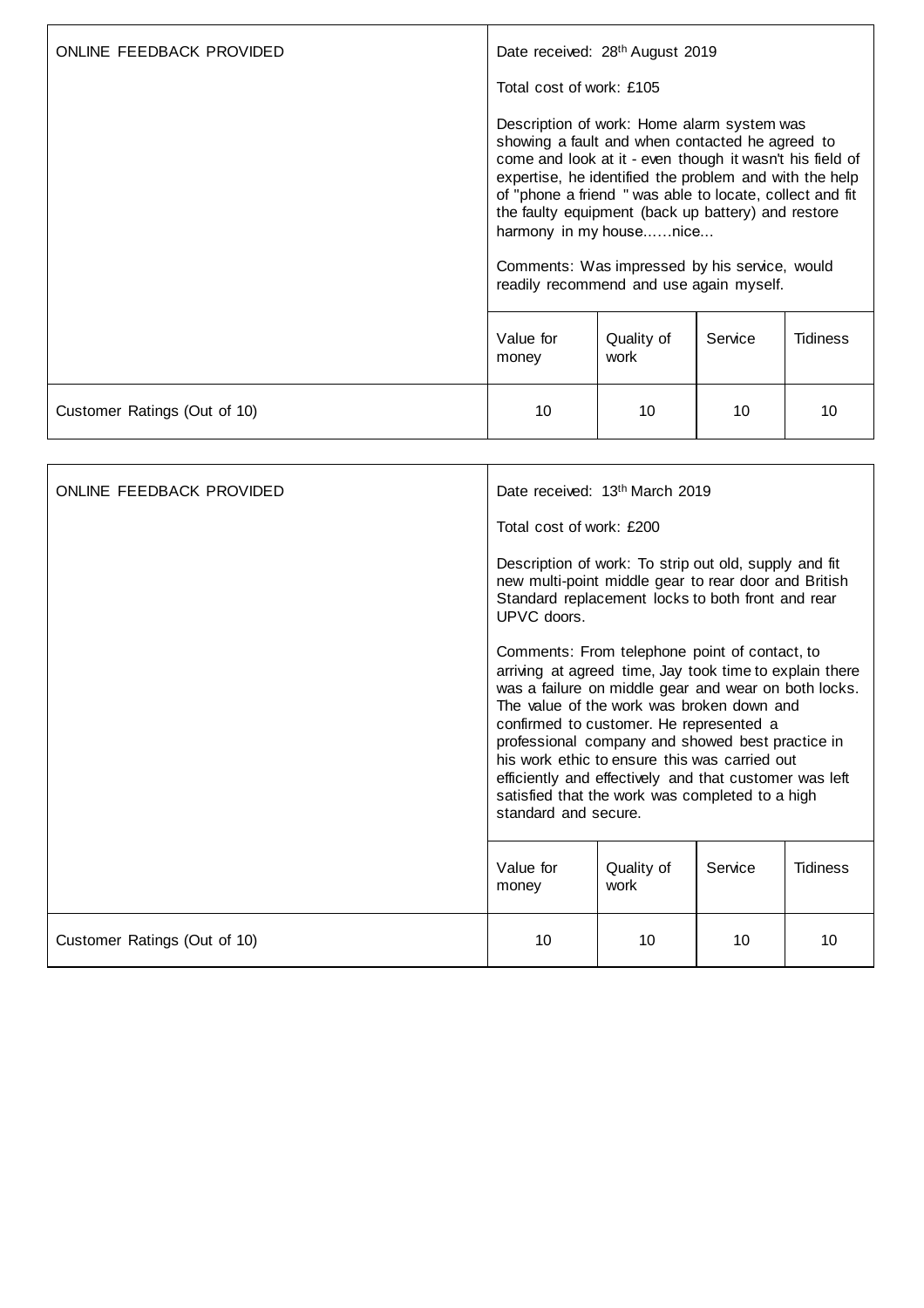| ONLINE FEEDBACK PROVIDED     | Date received: 13 <sup>th</sup> November 2018                                                                                                                                                                                                                                                                                                                                                                                                                                                                                                                                                                                                                             |    |    |    |  |
|------------------------------|---------------------------------------------------------------------------------------------------------------------------------------------------------------------------------------------------------------------------------------------------------------------------------------------------------------------------------------------------------------------------------------------------------------------------------------------------------------------------------------------------------------------------------------------------------------------------------------------------------------------------------------------------------------------------|----|----|----|--|
|                              | Total cost of work: £200                                                                                                                                                                                                                                                                                                                                                                                                                                                                                                                                                                                                                                                  |    |    |    |  |
|                              | Description of work: Fitted 2xBS high security locks<br>to front and back doors and new UPVC door handles<br>to front door.<br>Comments: Very prompt and efficient service. No<br>nonsense professional approach. On arrival 15mins<br>after my call, Jay assessed and discussed what was<br>required as well as what was not (refreshing<br>approach). Work carried out quickly and to a quality<br>standard. Tidy job and completed within the hour.<br>Workmanship excellent and cost effective with<br>guarantee of workmanship provided. Would use<br>again and certainly would recommend.<br>Value for<br>Quality of<br>Service<br><b>Tidiness</b><br>work<br>money |    |    |    |  |
|                              |                                                                                                                                                                                                                                                                                                                                                                                                                                                                                                                                                                                                                                                                           |    |    |    |  |
|                              |                                                                                                                                                                                                                                                                                                                                                                                                                                                                                                                                                                                                                                                                           |    |    |    |  |
| Customer Ratings (Out of 10) | 10                                                                                                                                                                                                                                                                                                                                                                                                                                                                                                                                                                                                                                                                        | 10 | 10 | 10 |  |

| Total cost of the work $f \in \mathcal{D}$                                                           | Date received: 24 <sup>th</sup> September 2018                                                                                                                  |                    |         |          |
|------------------------------------------------------------------------------------------------------|-----------------------------------------------------------------------------------------------------------------------------------------------------------------|--------------------|---------|----------|
| Description of the work undertaken:<br>Door lock Repaired & fitted                                   | Total cost of work: £50<br>Description of work: Door lock repaired and fitted.                                                                                  |                    |         |          |
| Your comments:<br>a very nice Parson Couldn't be any nices<br>Neny Hapfull Eleaned up after his Self | Comments: A very nice person. Couldn't be any<br>nicer. Very helpful, Cleaned up after his self. Would<br>recommend him to anyone. Very happy with his<br>work. |                    |         |          |
| greve Halfy with inder                                                                               | Value for<br>money                                                                                                                                              | Quality of<br>work | Service | Tidiness |
| Customer Ratings (Out of 10)                                                                         | 10                                                                                                                                                              | 10                 | 10      | 10       |

| Total cost of the work £ 16' ®                     | Date received: 10 <sup>th</sup> September 2018                                                              |                    |         |                 |  |
|----------------------------------------------------|-------------------------------------------------------------------------------------------------------------|--------------------|---------|-----------------|--|
| Description of the work undertaken:<br>3 KEYS COT. | Total cost of work: £10                                                                                     |                    |         |                 |  |
|                                                    | Description of work: 3 keys cut.                                                                            |                    |         |                 |  |
| Very Professional + Friencey, Sources My encount   | Comments: Very professional and friendly, sourced<br>my unusual key very quickly. Went above and<br>beyond. |                    |         |                 |  |
| Key very gorckly<br>COOL ARIOS + BEYON-            | Value for<br>money                                                                                          | Quality of<br>work | Service | <b>Tidiness</b> |  |
| Customer Ratings (Out of 10)                       | 10                                                                                                          | 10                 | 10      | 10              |  |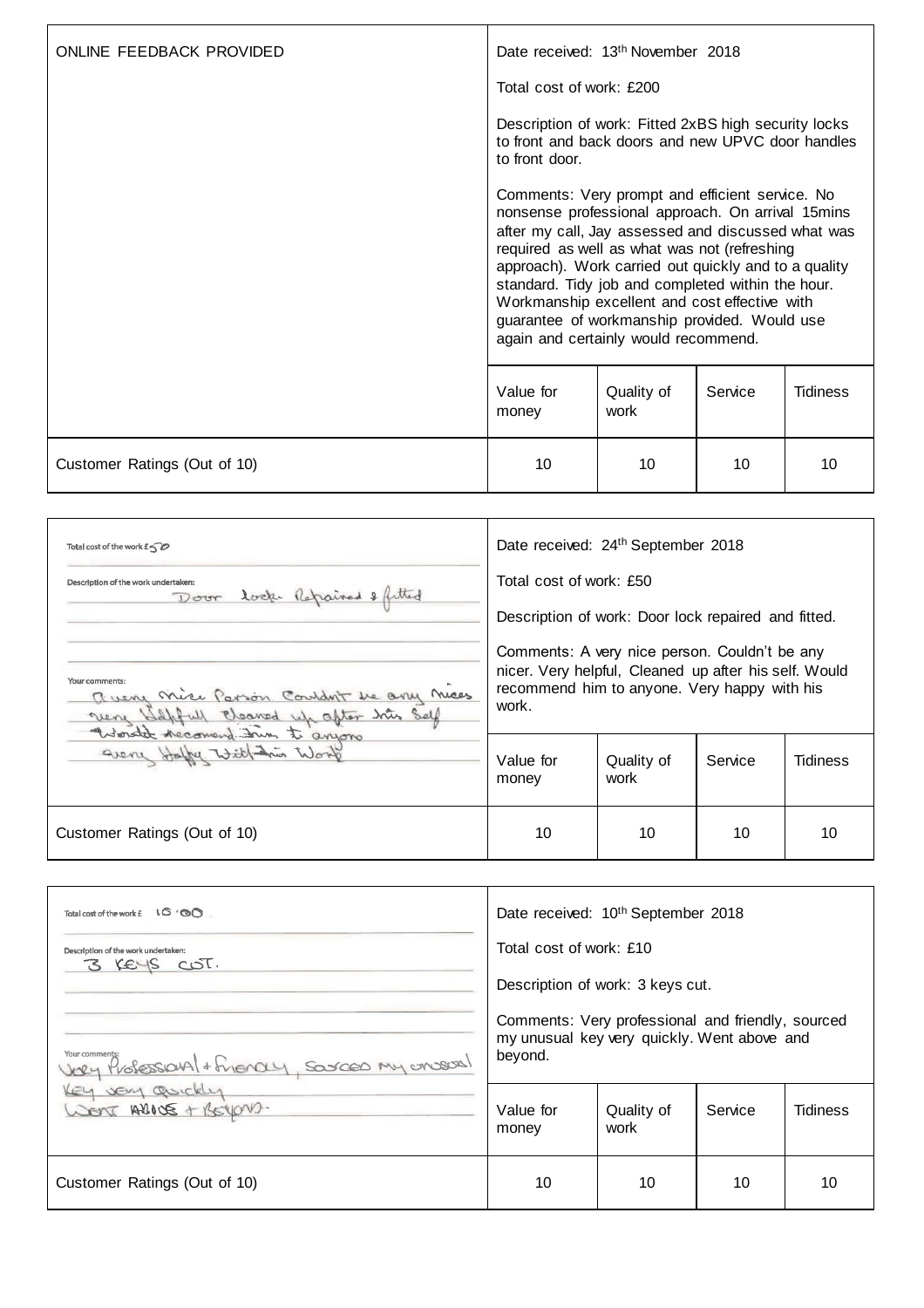| Total cost of the work $f \gtrsim$<br>Description of the work undertaken:<br>Fifted new heavy duly windeds lock to bedroom window<br>New Handles to back door) 2 x British Standard Locks<br>& Patio Door | Date received: 10 <sup>th</sup> September 2018<br>Total cost of work: £215<br>Description of work: Fitted new heavy duty window<br>lock to bedroom window. New handles to back door<br>and patio door $-2 \times$ British Standard locks.<br>Comments: Was impressed with quality of work<br>done. Trader was very pleasant and responded<br>quickly to telephone call – arrived within 20 minutes.<br>Trader left property as he found it. Would<br>recommend. |                    |         |                 |
|-----------------------------------------------------------------------------------------------------------------------------------------------------------------------------------------------------------|-----------------------------------------------------------------------------------------------------------------------------------------------------------------------------------------------------------------------------------------------------------------------------------------------------------------------------------------------------------------------------------------------------------------------------------------------------------------|--------------------|---------|-----------------|
| Your comments:<br>Was impressed with quality of work done. Trader was very pleasant.<br>of responded quickly to telephone call - arrived within 20 minules<br>Trades left property as he found it.        |                                                                                                                                                                                                                                                                                                                                                                                                                                                                 |                    |         |                 |
| Would becommend                                                                                                                                                                                           | Value for<br>money                                                                                                                                                                                                                                                                                                                                                                                                                                              | Quality of<br>work | Service | <b>Tidiness</b> |
| Customer Ratings (Out of 10)                                                                                                                                                                              | 10                                                                                                                                                                                                                                                                                                                                                                                                                                                              | 10                 | 10      | 10              |

| Total cost of the work £<br>Description of the work undertaken:<br>CHANGED ALL THE LOCKS IN HOUSE<br>WHEN WE RETURNED TO OUR HOUSE AFTER<br>RENTINI IT OUT FOR A<br>PERIOD<br>Your comments: | Date received: 3rd September 2018<br>Total cost of work: Not provided.<br>Description of work: Changed all the locks in house<br>when we returned to our house after renting it out for<br>a period.<br>Comments: John carried out the work in a timely |    |    |    |  |
|----------------------------------------------------------------------------------------------------------------------------------------------------------------------------------------------|---------------------------------------------------------------------------------------------------------------------------------------------------------------------------------------------------------------------------------------------------------|----|----|----|--|
| CARRIES<br>OHN<br>$NolZ$ $N$<br>$\sim$<br>GEANER<br>Timely FASHION<br>AHT<br>HIMSELF<br>AFTER                                                                                                | fashion and cleaned up after himself.<br>Value for<br><b>Tidiness</b><br>Quality of<br>Service<br>work<br>money                                                                                                                                         |    |    |    |  |
| Customer Ratings (Out of 10)                                                                                                                                                                 | 10                                                                                                                                                                                                                                                      | 10 | 10 | 10 |  |

| Total cost of the work £<br>20                                   | Date received: 31 <sup>st</sup> August 2018                                         |    |    |    |
|------------------------------------------------------------------|-------------------------------------------------------------------------------------|----|----|----|
| Description of the work undertaken:<br>CHANGE LOCK AND MECHANISM | Total cost of work: £210                                                            |    |    |    |
| ON BACK DOOR.                                                    | Description of work: Change lock and mechanism on<br>back door.                     |    |    |    |
| Your comments:<br>GREAT GUY FXCRUENT WORK                        | Comments: Great guy. Excellent work and very<br>reasonable. Get this guy on board!! |    |    |    |
| GET THIS GUY ON BOARD!                                           | Value for<br>Service<br>Quality of<br>Tidiness<br>work<br>money                     |    |    |    |
| Customer Ratings (Out of 10)                                     | 10                                                                                  | 10 | 10 | 10 |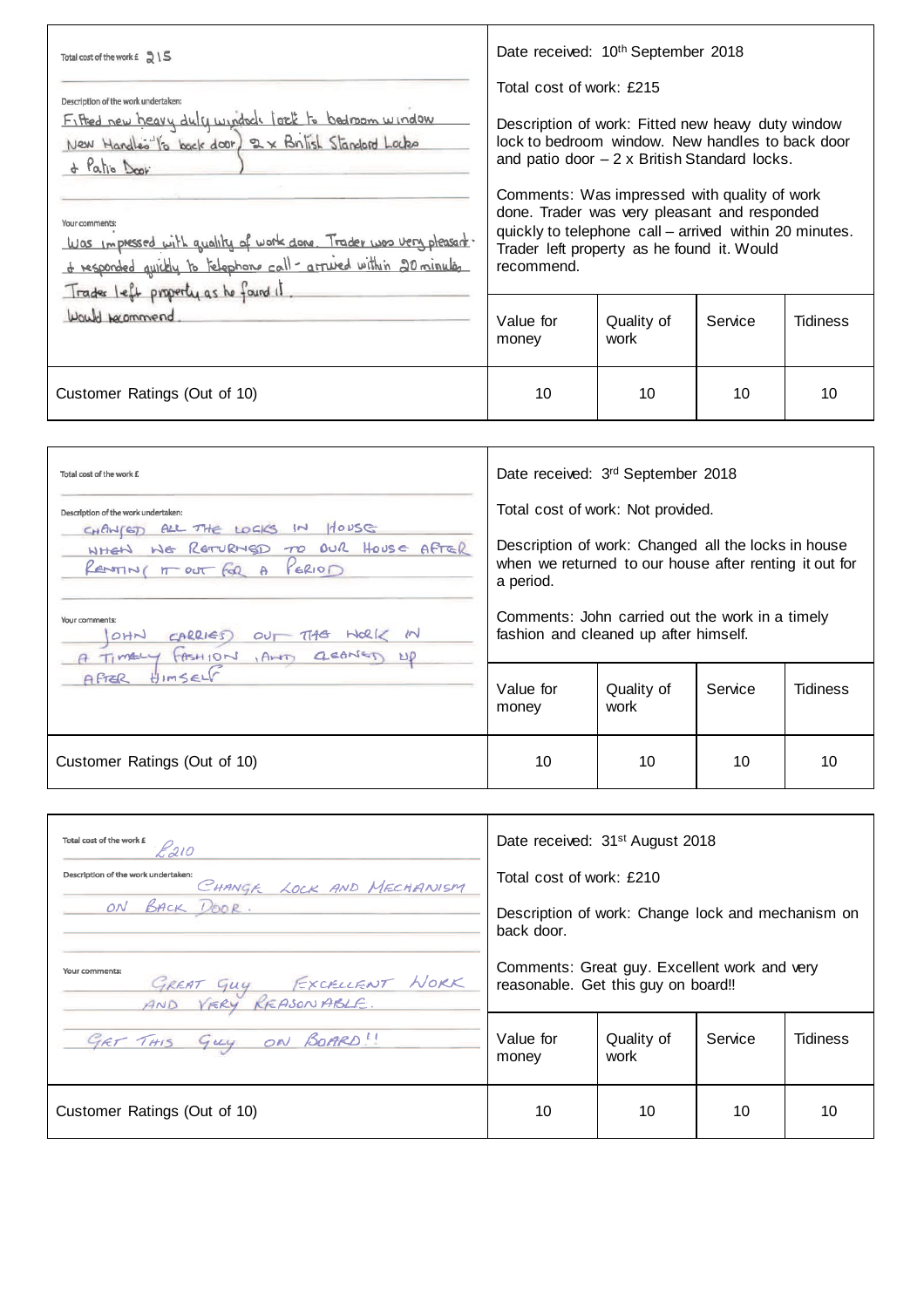| Total cost of the work £<br>Description of the work undertaken:<br>year box pitted to trout door<br>Vew<br>$790$ for parts, $250$ for labour | Date received: 28 <sup>th</sup> August 2018<br>Total cost of work: £140<br>Description of work: New gear box fitted to front door.<br>£90 for parts, £50 for labour.            |                    |         |                 |
|----------------------------------------------------------------------------------------------------------------------------------------------|---------------------------------------------------------------------------------------------------------------------------------------------------------------------------------|--------------------|---------|-----------------|
| Your comments:<br>COLATEOLS                                                                                                                  | Comments: Very prompt, courteous, very<br>professional. I don't know how much these things<br>cost so not sure if it's expensive or not but seems in<br>line with other quotes. |                    |         |                 |
| its expensive or not. But seems<br>not sure in<br>intime with other goods                                                                    | Value for<br>money                                                                                                                                                              | Quality of<br>work | Service | <b>Tidiness</b> |
| Customer Ratings (Out of 10)                                                                                                                 | 10                                                                                                                                                                              | 10                 | 10      | 10              |

| Total cost of the work $E \angle \angle C$<br>Description of the work undertaken:<br>REPAIR TO DOOR LOVES<br>$\sim$ | Date received: 20 <sup>th</sup> August 2018<br>Total cost of work: £40<br>Description of work: Repair to door locks.<br>Comments: Very good service. Excellent work. |                    |         |                 |
|---------------------------------------------------------------------------------------------------------------------|----------------------------------------------------------------------------------------------------------------------------------------------------------------------|--------------------|---------|-----------------|
| Your comments:<br>VERT GOOD SERVICE. EXCELLENT WORK                                                                 | Value for<br>money                                                                                                                                                   | Quality of<br>work | Service | <b>Tidiness</b> |
| Customer Ratings (Out of 10)                                                                                        | 10                                                                                                                                                                   | 10                 | 10      | 10              |

| Total cost of the work $f \rightarrow \circ$ | Date received: 13 <sup>th</sup> August 2018                                                       |                    |         |                 |
|----------------------------------------------|---------------------------------------------------------------------------------------------------|--------------------|---------|-----------------|
| Description of the work undertaken:          | Total cost of work: £170                                                                          |                    |         |                 |
| Nw les mechanism fitted to do<br>Re locking  | Description of work: New mechanism fitted to door<br>for locking.<br>Comments: Excellent service. |                    |         |                 |
|                                              |                                                                                                   |                    |         |                 |
| Your comments:<br>Excelle sente              | Value for<br>money                                                                                | Quality of<br>work | Service | <b>Tidiness</b> |
| Customer Ratings (Out of 10)                 | 10                                                                                                | 10                 | 10      | 10              |